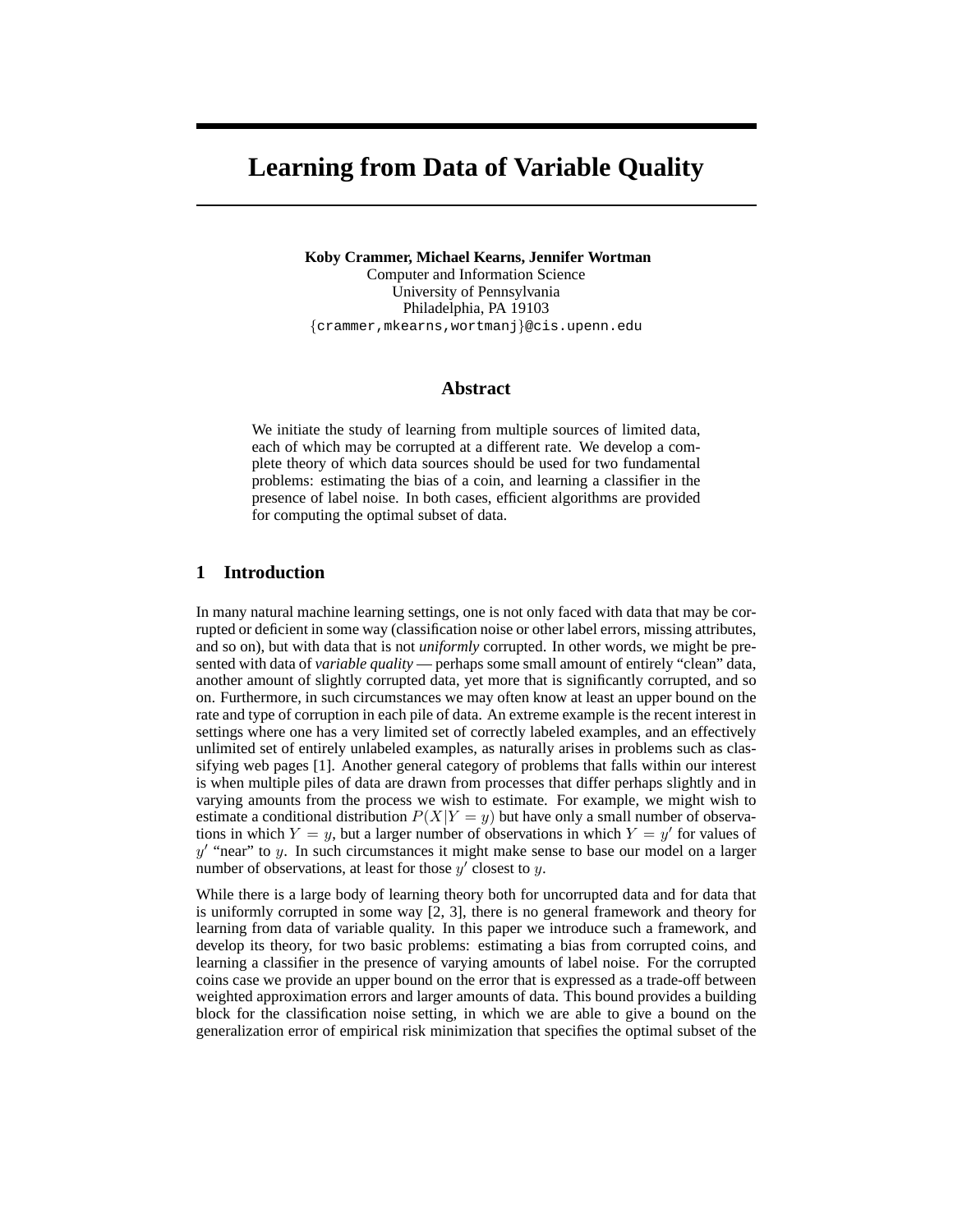data to use. Both bounds can computed by simple and efficient algorithms. We illustrate both problems and our algorithms with numerical simulations.

## **2 Estimating the Bias from Corrupted Coins**

We begin by considering perhaps the simplest possible instance of the general class of problems in which we are interested — namely, the problem of estimating the unknown bias of a coin. In this version of the variable quality model, we will have access to different amounts of data from "corrupted" coins whose bias differs from the one we wish to estimate. We use our solution for this simple problem as a building block for the classification noise setting in Section 3.

## **2.1 Problem Description**

Suppose we wish to estimate the bias  $\beta$  of a coin given K piles of training observations  $N_1, ..., N_K$ . Each pile  $N_i$  contains  $n_i$  outcomes of flips of a coin with bias  $\beta_i$ , where the only information we are provided is that  $\beta_i \in [\beta - \epsilon_i, \beta + \epsilon_i]$ , and  $0 \le \epsilon_1 \le \epsilon_2 \le ... \le \epsilon_K$ . We refer to the  $\epsilon_i$  as bounds on the *approximation errors* of the corrupted coins. We denote by  $h_i$  the number of heads observed in the *i*th pile. Our immediate goal is to determine which piles should be considered in order to obtain the best estimate of the true bias  $\beta$ .

We consider estimates for  $\beta$  obtained by merging some subset of the data into a single unified pile, and computing the maximum likelihood estimate for  $\beta$ , which is simply the fraction of times heads appears as an outcome in the unified pile. Although one can consider using *any* subset of the data, it can be proved (and is intuitively obvious) that an optimal estimate (in the sense that will be defined shortly) always uses a *prefix* of the data, i.e. all data from the piles indexed 1 to k for some  $k \leq K$ , and possibly a subset of the data from pile  $k + 1$ . In fact, it will be shown that only complete piles need to be considered. Therefore, from this point on we restrict ourselves to estimates of this form, and identify them by the maximal index  $k$  of the piles used. The associated estimate is then simply

$$
\hat{\beta}_k = \frac{h_1 + \ldots + h_k}{n_1 + \ldots + n_k} \ .
$$

We denote the expectation of this estimate by

$$
\bar{\beta}_k = \mathcal{E}\left[\hat{\beta}_k\right] = \frac{n_1\beta_1 + \ldots + n_k\beta_k}{n_1 + \ldots + n_k}
$$

To simplify the presentation we denote by  $n_{i,j}$  the number of outcomes in piles  $N_i, \ldots, N_j$ , that is,  $n_{i,j} = \sum_{m=i}^{j} n_m$  .

We now bound the deviation of the estimate  $\hat{\beta}_k$  from the true bias of the coin  $\beta$  using the expectation  $\bar{\beta}_k$ :

$$
\begin{array}{rcl} |\beta - \hat{\beta}_k| & = & |\beta - \bar{\beta}_k + \bar{\beta}_k - \hat{\beta}_k| \\ & \leq & |\beta - \bar{\beta}_k| + |\bar{\beta}_k - \hat{\beta}_k| \\ & \leq & \sum_{i=1}^k \frac{n_i}{n_{1,k}} \epsilon_i + |\bar{\beta}_k - \hat{\beta}_k| \end{array}
$$

The first inequality follows from the triangle inequality and the second from our assumptions. Using the Hoeffding inequality we can bound the second term and find that with high probability for an appropriate choice of  $\delta$  we have

$$
|\beta - \hat{\beta}_k| \le \sum_{i=1}^k \frac{n_i}{n_{1,k}} \epsilon_i + \sqrt{\frac{\log(2K/\delta)}{2n_{1,k}}}.
$$
 (1)

.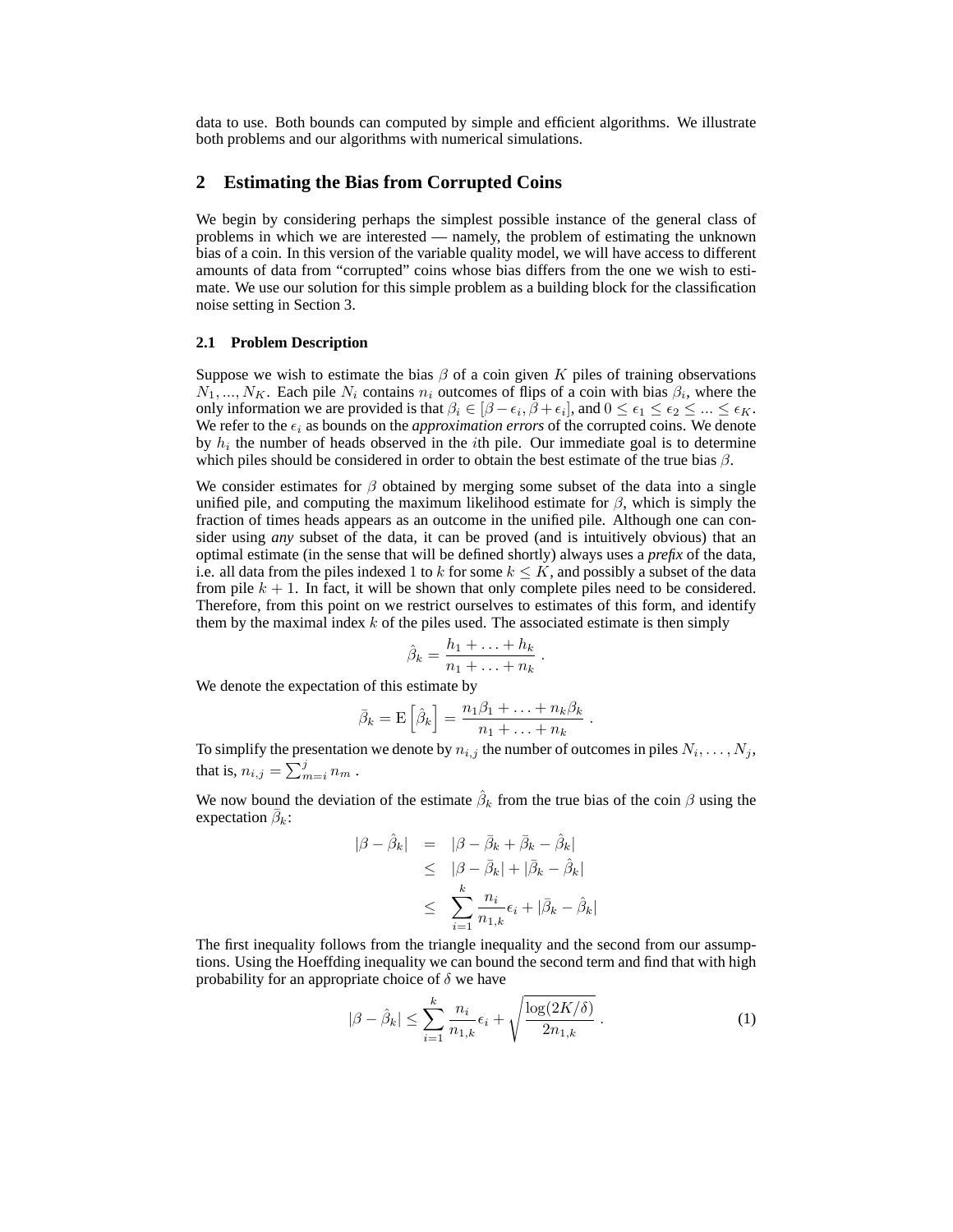To summarize, we have proved the following theorem.

**Theorem 1** Let  $\hat{\beta}_k$  be the estimate obtained by using only the data from the first k piles. *Then for any*  $\delta > 0$ *, with probability*  $\geq 1 - \delta$  *we have* 

$$
\left|\beta - \hat{\beta}_k\right| \le \sum_{i=1}^k \frac{n_i}{n_{1,k}} \epsilon_i + \sqrt{\frac{\log(2K/\delta)}{2n_{1,k}}}
$$

*simultaneously for all*  $k = 1, \ldots, K$ .

Two remarks are in place here. First, the theorem is data-independent since it does not take into account the actual outcomes of the experiments  $h_1, \ldots, h_K$ . Second, the two terms in the bound reflect the well-known trade-off between bias (approximation error) and variance (estimation error). The first term bounds the approximation error of replacing the true coin  $\hat{\beta}$  with the average  $\bar{\beta}_k$ . The second term corresponds to the estimation error which arises as a result of our finite sample size.

This theorem implies a natural algorithm to choose the number of piles  $k^*$  as is the minimizer of the bound over the number of piles used:

$$
k^* = \underset{k \in \{1, ..., K\}}{\text{argmin}} \left\{ \sum_{i=1}^k \frac{n_i}{n_{1,k}} \epsilon_i + \sqrt{\frac{\log(2K/\delta)}{2n_{1,k}}} \right\}.
$$

.

To conclude this section we argue that our choice of using a prefix of piles is optimal. First, note that by adding a new pile with a corruption level  $\epsilon$  smaller then the current corruption level, we can always reduce the bounds. Thus it is optimal to use prefix of the piles and not to ignore piles with low corruption levels. Second, we need to show that if we decide to use a pile, it will be optimal to use all of it. Note that we can choose to view each coin toss as a separate pile with a single observation, thus yielding  $n_{1,K}$  piles of size 1. The following technical lemma states that under this view of singleton piles, once we decide to add a pile with some corruption level, it will be optimal to use all singleton piles with the same corruption level. The proof of this lemma is omitted due to lack of space.

**Lemma 1** *Assume that all the piles are of size*  $n_i = 1$  *and that*  $\epsilon_k \leq \epsilon_{p+k} = \epsilon_{p+k+1}$ *. Then the following two inequalities cannot hold simultaneously:*

$$
\sum_{i=1}^{k} \frac{n_i}{n_{1,k}} \epsilon_i + \sqrt{\frac{\log(2n_{1,K}/\delta)}{2n_{1,k}}} > \sum_{i=1}^{k+p} \frac{n_i}{n_{1,k+p}} \epsilon_i + \sqrt{\frac{\log(2n_{1,K}/\delta)}{2n_{1,k+p}}} \n\sum_{i=1}^{k+p+1} \frac{n_i}{n_{1,k+p+1}} \epsilon_i + \sqrt{\frac{\log(2n_{1,K}/\delta)}{2n_{1,k+p+1}}} \geq \sum_{i=1}^{k+p} \frac{n_i}{n_{1,k+p}} \epsilon_i + \sqrt{\frac{\log(2n_{1,K}/\delta)}{2n_{1,k+p}}}.
$$

In other words, if the bound on  $|\beta - \hat{\beta}_{k+p}|$  is smaller than the bound on  $|\beta - \hat{\beta}_{k}|$ , then the bound on  $|\beta - \hat{\beta}_{k+p+1}|$  must be smaller than both unless  $\epsilon_{k+p+1} > \epsilon_{k+p}$ . Thus if the pth and p+1th samples are from the same original pile (and  $\epsilon_{k+p+1} = \epsilon_{k+p}$ ), then once we decide to use samples through p, we will always want to include sample  $p + 1$ . It follows that we must only consider using complete piles of data.

#### **2.2 Corrupted Coins Simulations**

The theory developed so far can be nicely illustrated via some simple simulations. We briefly describe just one such experiment in which there were  $K = 8$  piles. The target coin was fair:  $\beta = 0.5$ . The approximation errors of the corrupted coins were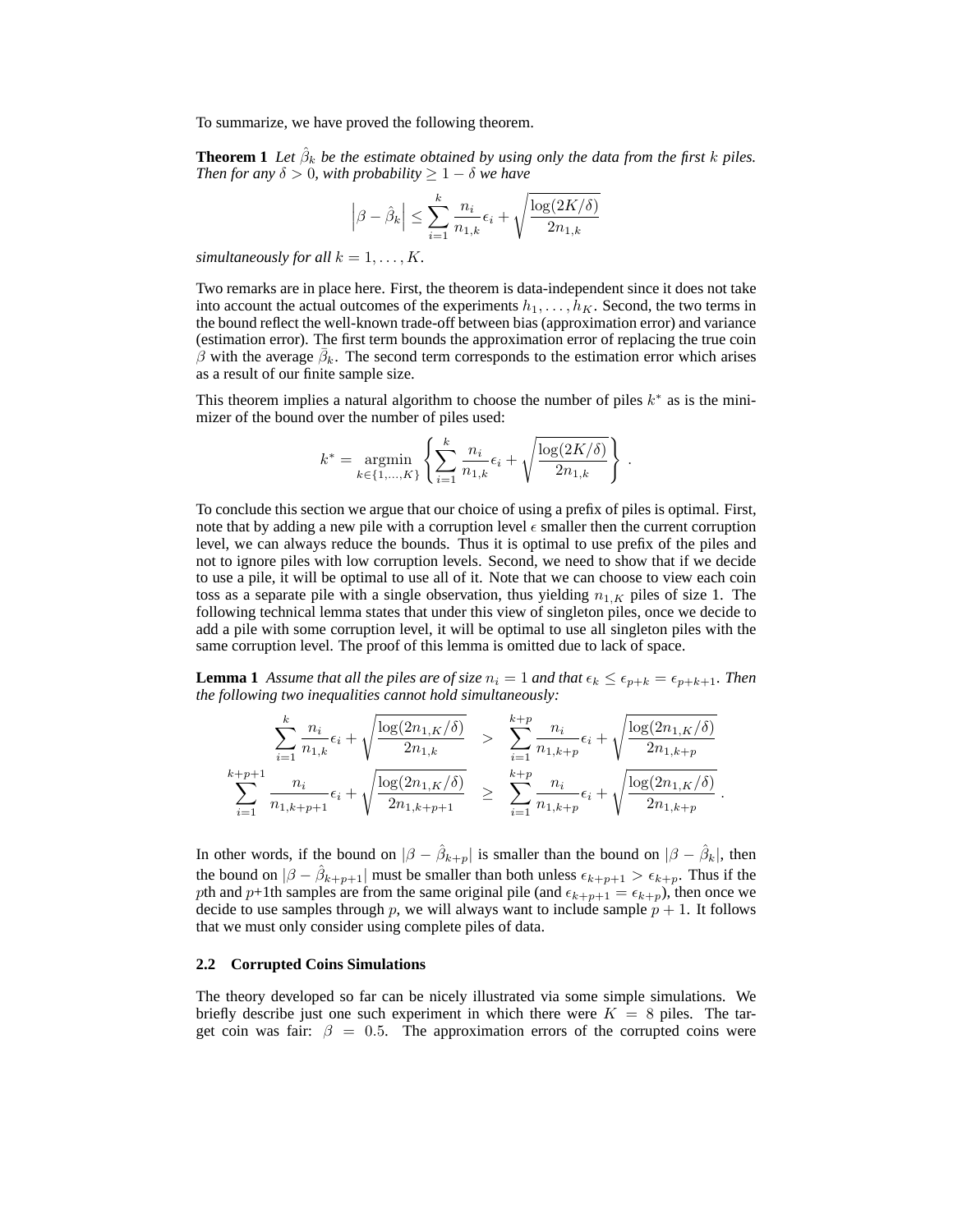

Figure 1: **Left:** Illustration of the actual error and our error bounds for estimating the bias of a coin. The error bars show one standard deviation. **Center:** Illustration of the interval construction. **Right:** Illustration of actual error of a 20 dimensional classification problem and the error bounds found using our methods.

 $\vec{\epsilon} = (0.001, 0.01, 0.02, 0.03, 0.04, 0.2, 0.3, 0.5)$ , and number of outcomes in the corresponding piles were  $\vec{n} = (10, 50, 100, 500, 1500, 2000, 3000, 10000)$ . The following process was repeated 1,000 times. We set the probability of the *i*th coin to be  $\beta_i = \beta + \epsilon_i$ and sampled  $n_i$  times from it. We then used all possible prefixes  $1, \ldots, k$  of piles to estimate  $\beta$ . For each k, we computed the bound for the estimate using piles  $1, \ldots, k$  using the theory developed in the previous section. To illustrate Lemma 1 we also computed the bound using partial piles. This bound is slightly higher than the suggested bound since we use effectively more piles  $(n_{1,K}$  instead of K). As the lemma predicts, it is not valuable to use subsets of piles. Simulations with other values of K,  $\vec{\epsilon}$  and  $\vec{n}$  yield similar qualitative behavior. We note that a strength of the theory developed is its generality, as it provides bounds for any model parameters.

The leftmost panel of Figure 1 summarizes the simulation results. Empirically, the best estimate of the target coin is using the first four piles, while our algorithm suggests using the first five piles. However, the empirical difference in quality between the two estimates is negligible, so the theory has given near-optimal guidance in this case. We note that while our bounds have essentially the right shape (which is what matters for the computation of  $k^*$ ), numerically they are quite loose compared to the true behavior. There are various limits to the numerical precision we should expect without increasing the complexity of the theory — for example, the precision is limited by accuracy of constants in the Hoeffding inequality and the use of the union bound.

## **3 Classification with Label Noise**

We next explore the problem of classification in the presence of multiple data sets with varying amounts of *label noise*. The setting is as follows. We assume there is a fixed and unknown binary function  $f: X \to \{0,1\}$  and a fixed and unknown distribution P on the inputs X to f. We are presented again with K piles of data,  $N_1, ..., N_K$ . Now each pile  $N_i$  contains  $n_i$  labeled examples  $(x, y)$  that are generated from the target function f with label noise at rate  $\eta_i$ , where  $0 \leq \eta_1 < \eta_2 < \ldots < \eta_K$ . In other words, for each example  $(x, y)$  in pile  $N_i$ ,  $y = f(x)$  with probability  $1 - \eta_i$  and  $y = \neg f(x)$  with probability  $\eta_i$ . The goal is to decide which piles of data to use in order to choose a function  $h$  from a set of hypothesis functions  $H$  with minimal *generalization (true) error*  $e(h)$  with respect to f and P. As before, for any prefix of piles  $N_1, \ldots, N_k$ , we examine the most basic estimator based on this data, namely the hypothesis minimizing the observed or training error:

$$
\hat{h}_k = \underset{h \in \mathcal{H}}{\operatorname{argmin}} \{ \hat{e}_k(h) \}
$$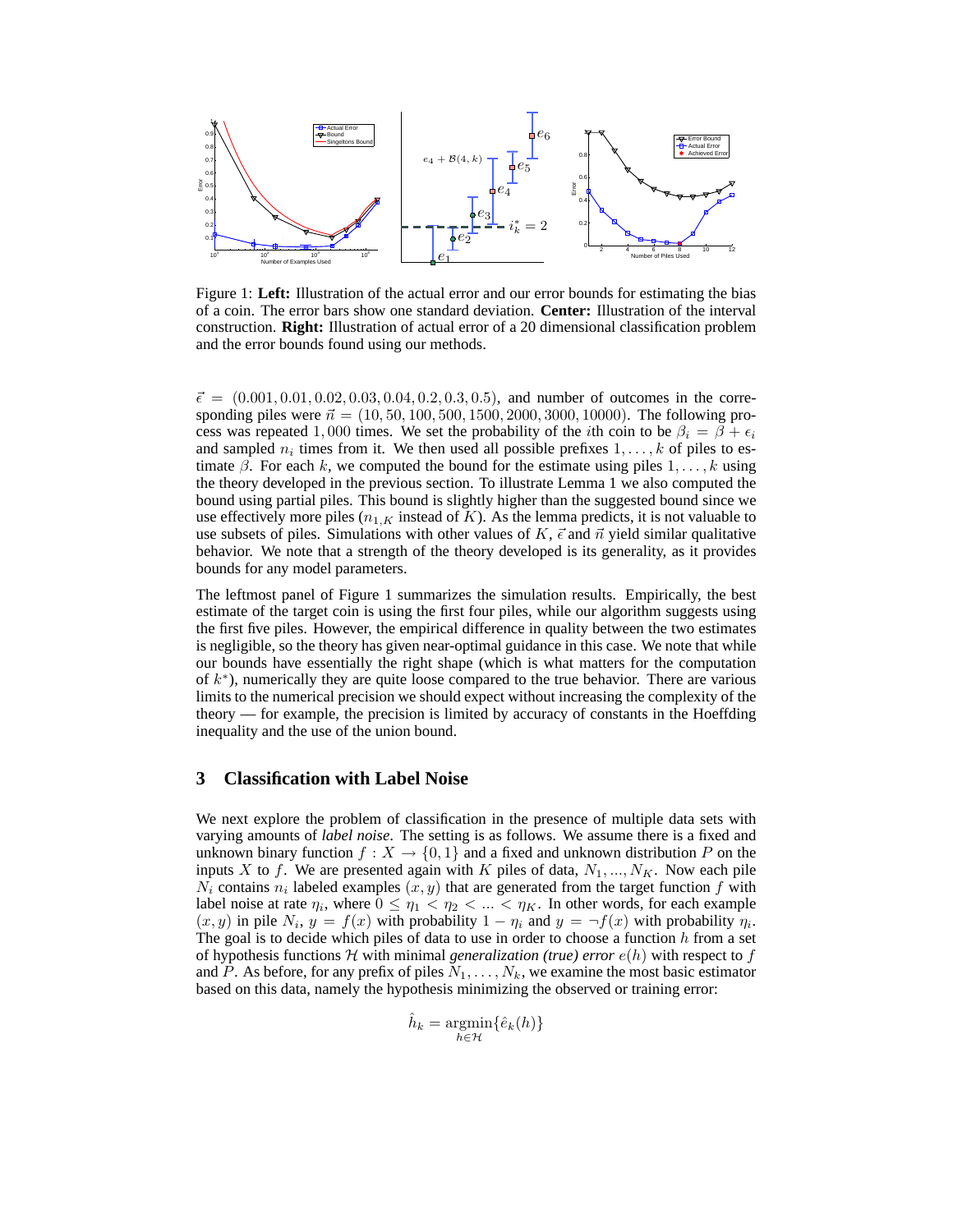where  $\hat{e}_k(h)$  is the fraction of times  $h(x) \neq y$  over all  $(x, y) \in N_1 \cup \cdots \cup N_k$ . Thus we examine the standard empirical risk minimization framework [2]. Generalizing from the biased coin setting, we are interested in three primary questions: what can we say about the deviation  $|e(\hat{h}_k) - \hat{e}(\hat{h}_k)|$ , which is the gap between the true and observed error of the estimator  $\hat{h}_k$ ; what is the optimal value of k; and how can we compute the corresponding bounds?

We note that the classification noise setting can naturally be viewed as a special case of a more general and challenging "agnostic" classification setting that we discuss briefly in Section 4. Here we provide a more specialized solution that exploits particular properties of class label noise.

We begin by observing that for any *fixed* function h, the question of how  $\hat{e}_k(h)$  is related to  $e(h)$  bears great similarity to the biased coin setting. More precisely, the expected classification error of  $h$  on pile  $N_i$  only is

$$
(1 - \eta_i)e(h) + \eta_i(1 - e(h)) = e(h) + \eta_i(1 - 2e(h)).
$$

Thus if we set

$$
\beta = e(h), \quad \epsilon_i = \eta_i |1 - 2e(h)| \tag{2}
$$

and if we were only concerned with making the best use of the data in estimating  $e(h)$ , we could attempt to apply the theory developed in Section 2 using the reduction above. There are two distinct and obvious difficulties. The first difficulty is that even restricting attention to estimating  $e(h)$  for a fixed h, the values for  $\epsilon_i$  above (and thus the bounds computed by the methods of Section 2) depend on  $e(h)$ , which is exactly the unknown quantity we would like to estimate. The second difficulty is that in order to bound the performance of empirical error minimization within  $H$ , we must say something about the probability of *any*  $h \in H$  being selected. We address each of these difficulties in turn.

#### **3.1 Computing the Error Bound Matrix**

For now we assume that  $\{e(h) : h \in \mathcal{H}\}$  is a finite set containing M values  $e_1 < \ldots < e_M$ . This assumption clearly holds if  $|\mathcal{H}|$  is finite, and can be removed entirely by discretizing the values in  $\{e(h) : h \in \mathcal{H}\}$ . For convenience we assume that for all levels  $e_i$  there exists a function  $h \in \mathcal{H}$  such that  $e(h) = e_i$ . This assumption can also be removed (details of both omitted due to space considerations). We define a matrix  $\beta$  of estimation errors as follows. Each row *i* of *B* represents one possible value of  $e(h) = e_i$ , while each column k represents the use of only piles  $N_1, \ldots, N_k$  of noisy labeled examples of the target f. The entry  $\mathcal{B}(i,k)$  will contain a bound on  $|e(h)-\hat{e}_k(h)|$  that is valid simultaneously for all  $h \in \mathcal{H}$  with  $e(h) = e_i$ . In other words, for any such h, with high probability  $\hat{e}_k(h)$  falls in the range  $[e_i - B(i, k), e_i + B(i, k)]$ . It is crucial to note that we do not need to know *which* functions  $h \in \mathcal{H}$  satisfy  $e(h) = e_i$  in order to either compute or use the bound  $\mathcal{B}(i, k)$ , as we shall see shortly. Rather, it is enough to know that for each  $h \in \mathcal{H}$ , some row of B will provide estimation error bounds for each k.

The values in  $\beta$  can be now be calculated using the settings provided by Eq. (2) and the bound in Eq. (1). However, since Eq. (1) applies to the case of a single biased coin and here we have many (essentially one for each function at a given generalization error  $e_i$ ), we must modify it slightly. We can (pessimistically) bound the VC dimension of all functions with error rate  $e(h) = e_i$  by the VC dimension d of the entire class H. Formally, we replace the square root term in Eq. (1) with the following expression, which is a simple application of VC theory [2, 3]:

$$
\mathcal{O}\left(\sqrt{\frac{1}{n_{1,k}}\left(d\log\left(\frac{n_{1,k}}{d}\right)+\log\left(\frac{KM}{\delta}\right)\right)}\right). \tag{3}
$$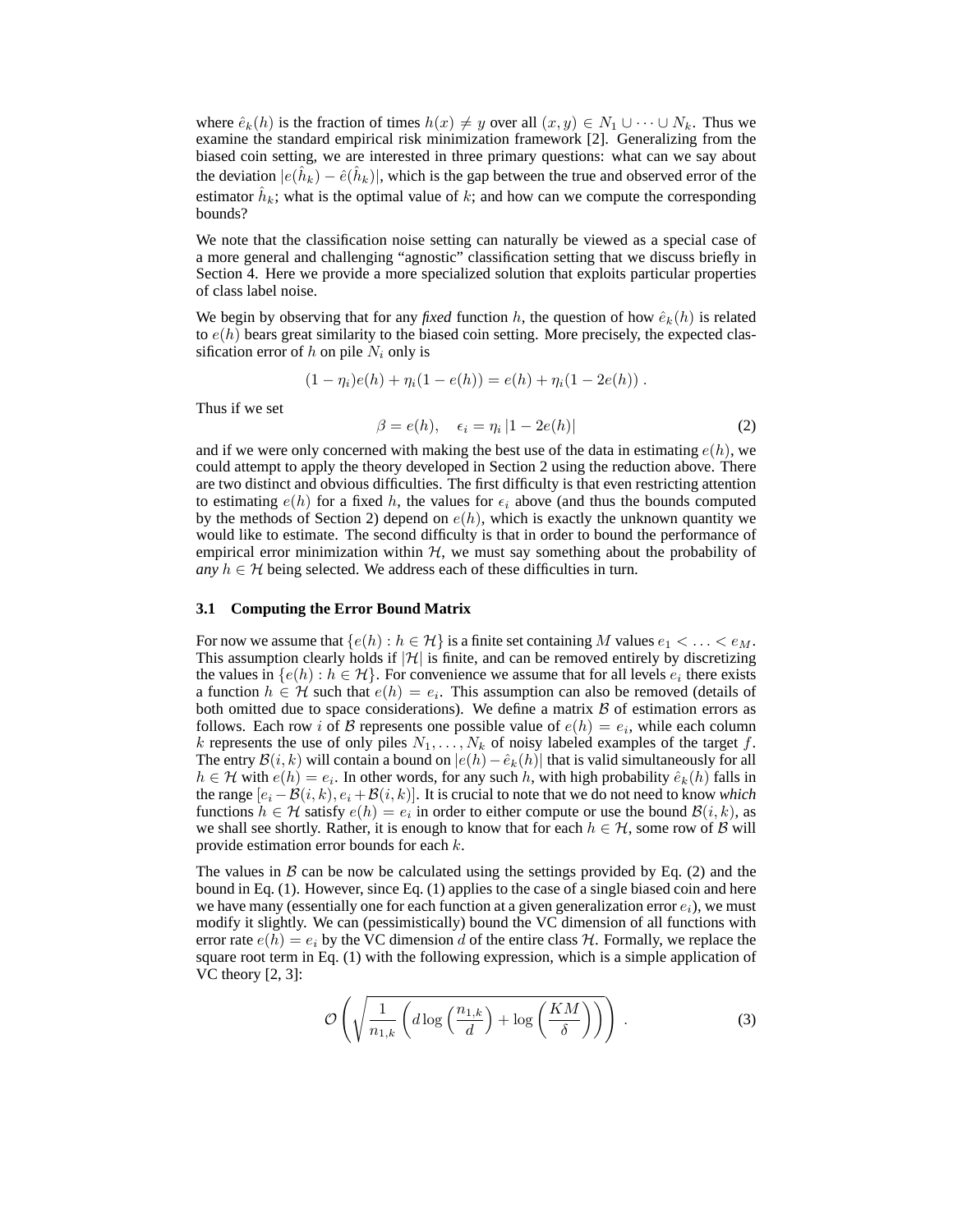We note that in cases where we have more information on the structure of the generalization errors in  $H$ , an accordingly modified equation can be used, which may yield considerably improved bounds. For example, in the statistical physics theory of learning curves[4] it is common to posit knowledge of the density or number of functions in  $H$  at a given generalization error  $e_i$ . In such a case we could clearly substitute the VC dimension d by the (potentially much smaller) VC dimension  $d_i$  of just this subclass.

In a moment we describe how the matrix  $\beta$  can be used to choose the number k of piles to use, and to compute a bound on the generalization error of  $\hat{h}_k$ . We first formalize the development above as an intermediate result.

**Lemma 2** *Suppose* H *is a set of binary functions with VC dimension* d*. Let* M *be the number of noise levels and* K *be the number of piles. Then for all*  $\delta > 0$ *, with probability at least*  $1 - \delta$ *, for all*  $i \in \{1, \ldots, M\}$ *, for all*  $h \in H$  *with*  $e(h) = e_i$ *, and for all*  $k \in$ {1, . . . , K} *we have*

$$
|e(h) - \hat{e}_k(h)| \leq \mathcal{B}(i,k) .
$$

*The matrix* B can be computed in time linear in its size  $\mathcal{O}(KM)$ *.* 

## **3.2 Putting It All Together**

By Lemma 2, the matrix B gives, for each possible generalization error  $e_i$  and each k, an upper bound on the deviation between observed and true errors for functions of true error  $e_i$  when using piles  $N_1, \ldots, N_k$ . It is thus natural to try to use column k of B to bound the error of  $\hat{h}_k$ , the function minimizing the observed error on these piles.

Suppose we fix the number of piles used to be  $k$ . The observed error of any function with true generalization error  $e_i$  must, with high probability, lie in the interval  $I_{i,k}$  $[e_i - B(i, k), e_i + B(i, k)]$ . By simultaneously considering these intervals for all values of  $e_i$ , we can put a bound on the generalization error of the best function in the hypothesis class. This process is best illustrated by an example.

Consider a hypothesis space in which the generalization error of the available functions can take on the discrete values  $0, 0.1, 0.2, 0.3, 0.4,$  and 0.5. Suppose the matrix  $\beta$  has been calculated as above and the kth column is  $(0.16, 0.05, 0.08, 0.14, 0.07, 0.1)$ . We know, for example, that all functions with true generalization error  $e_2 = 0.1$  will show an error in the range  $I_{2,k} = [0.05, 0.15]$ , and that all functions with true generalization error  $e_4 = 0.3$ will show an error in the range  $I_{4,k} = [0.16, 0.44]$ . The center panel of Figure 1 illustrates the span of each interval.

Examining this diagram, it becomes clear that the function  $\hat{h}_k$  minimizing the error on  $N_1 \cup \cdots \cup N_k$  could not possibly be a function with true error  $e_4$  or higher as long as  $H$  contains at least one function with true error  $e_2$  since the observed error of the latter would necessarily be lower (with high probability). Likewise, it would not be possible for a function with true error  $e_5$  or  $e_6$  to be chosen. However, a function with true error  $e_3$ could produce a lower observed error than one with true error  $e_1$  or  $e_2$  (since  $e_3-\mathcal{B}(3, k)$ )  $e_2 + \mathcal{B}(2, k)$  and  $e_3 - \mathcal{B}(3, k) < e_1 + \mathcal{B}(1, k)$ ), and thus could be chosen as  $\hat{h}_k$ . Therefore, the smallest bound we can place on the true error of  $\hat{h}_k$  in this example is  $e_3 = 0.2$ .

In general, we know that  $\hat{h}_k$  will have true error corresponding to the midpoint of an a interval which overlaps with the interval with the least upper bound  $(I_{2,k}$  in this example). This leads to an intuitive procedure for calculating a bound on the true error of  $\hat{h}_k$ . First, we determine the interval with the smallest upper bound,  $i_k^* = \operatorname{argmin}_i \{e_i + \mathcal{B}(i, k)\}\)$ . Consider the set of intervals which overlap with  $i_k^*$ , namely  $J_k = \{i : e_i - \mathcal{B}(i,k) \leq e_{i_k^*} + \mathcal{B}(i_k^*,k)\}.$ It is possible for the smallest observed error to come from a function corresponding to any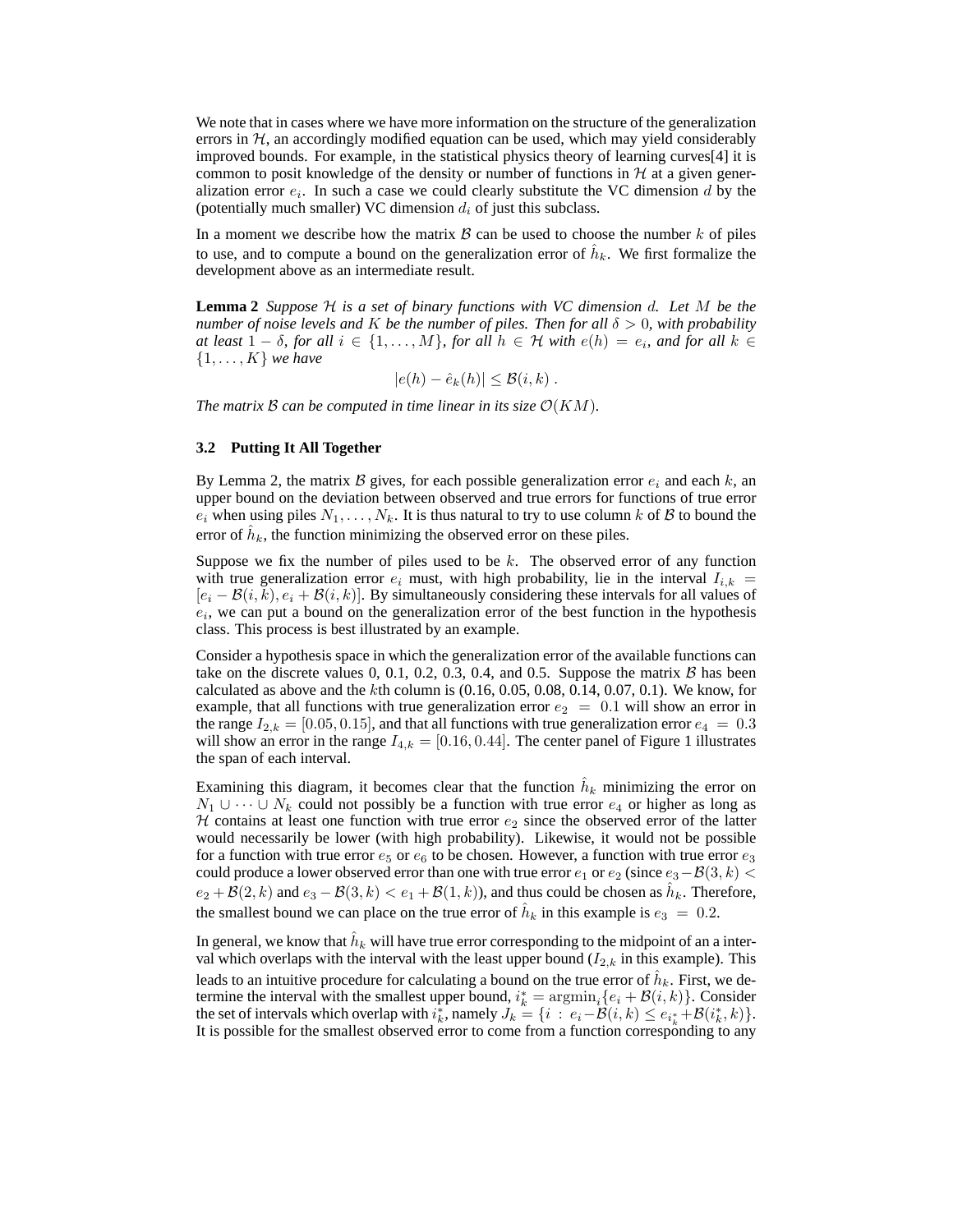of the intervals in  $J_k$ . Thus, a bound on the true error of  $\hat{h}_k$  can be obtained by taking the maximum  $e(h)$  value for any function in  $J_k$ , i.e.  $\mathcal{C}(k) \stackrel{\text{def}}{=} \max_{i \in J_k} \{e_i\}.$ 

Our overall algorithm for bounding  $e(\hat{h}_k)$  and choosing  $k^*$  can thus be summarized:

- 1. Compute the matrix  $\beta$  as described in Section 3.1.
- 2. Compute the vector  $C$  described above.
- 3. Output  $k^* = \operatorname{argmin}_k {\mathcal C(k)}$ .

We have established the following theorem.

**Theorem 2** *Suppose* H *is a set of binary functions with VC dimension* d*. Let* M *be the number of noise levels and K be the number of piles. For all*  $k = 1, ..., K$ , *let*  $\hat{h}_k =$  $\operatorname{argmin}_h {\hat{e}_k(h)}$  *be the function in* H with the lowest empirical error evaluated using the *first* k piles of data. Then for all  $\delta > 0$ , with probability at least  $1 - \delta$ ,

 $e(\hat{h}_k) \leq C(k)$ 

*The suggested choice of*  $k$  *is thus*  $k^* = \operatorname{argmin}_k {\mathcal{C}}(k)$ .

#### **3.3 Classification Noise Simulations**

In order to illustrate the methodology described in this section, simulations were run on a classification problem in which samples  $\vec{x} \in \{0, 1\}^{20}$  were chosen uniformly at random, and the target function  $f(\vec{x})$  was 1 if and only if  $\sum_{i=1}^{20} x_i > 10$ .

Classification models were created for  $k = 1, ..., K$  by training using the first k piles of data using logistic regression with a learning rate of 0.0005 for a maximum of 5, 000 iterations. The generalization error for each model was determined by testing on a noise-free sample of 500 examples drawn from the same uniform distribution. Bounds were calculated using the algorithm described above with functions binned into 101 evenly spaced error values  $\vec{e} = (0, 0.01, 0.02, ..., 1)$  with  $\delta = 0.001$ .

The right panel of Figure 1 shows an example of the bounds found with  $K = 12$  piles, noise levels  $\vec{\eta}$  = (0.001, 0.002, 0.01, 0.02, 0.03, 0.04, 0.05, 0.1, 0.2, 0.3, 0.4, 0.5), and sample sizes  $\vec{n} = (20, 150, 300, 400, 500, 600, 700, 1000, 1500, 2000, 3000, 5000)$ . The algorithm described above correctly predicts that the eighth pile should be chosen as the cutoff, yielding an optimal error value of 0.018. It is interesting to note that although the error bounds shown are significantly higher than the actual error, the shapes of the curves are similar. This phenomena is common to many uniform convergence bounds.

Further experimentation has shown that the algorithm described here works well in general when there are small piles of low noise data and large piles of high noise data. Its predictions are more useful in higher dimensional space, since it is relatively easy to get good predictions without much available data in lower dimensions.

## **4 Further Research**

In research subsequent to the results presented here [5], we examine a considerably more general "agnostic" classification setting [6]. As before, we assume there is a fixed and unknown binary function  $f: X \to \{0, 1\}$  and a fixed and unknown distribution P on the inputs X to f. We are presented again with K piles of data,  $N_1, ..., N_K$ . Now each pile  $N_i$ contains  $n_i$  labeled examples  $(x, y)$  that are generated from an unknown function  $h_i$  such that  $e(h_i) = e(h_i, f) = Pr_P[h_i(x) \neq f(x)] \leq \epsilon_i$  for given values  $\epsilon_1 \leq \ldots \leq \epsilon_K$ . Thus